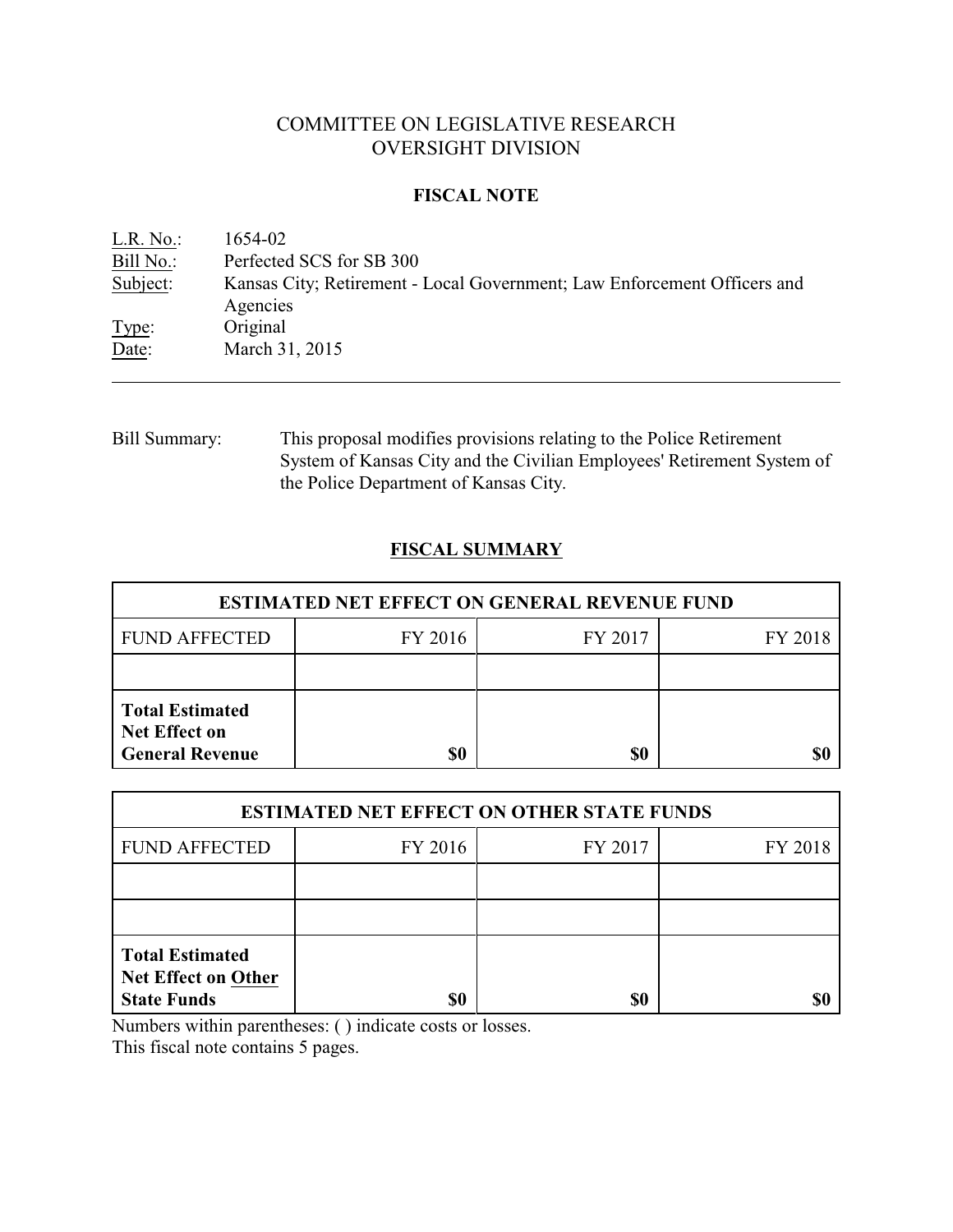L.R. No. 1654-02 Bill No. Perfected SCS for SB 300 Page 2 of 5 March 31, 2015

| <b>ESTIMATED NET EFFECT ON FEDERAL FUNDS</b>                        |         |         |         |  |
|---------------------------------------------------------------------|---------|---------|---------|--|
| <b>FUND AFFECTED</b>                                                | FY 2016 | FY 2017 | FY 2018 |  |
|                                                                     |         |         |         |  |
|                                                                     |         |         |         |  |
| <b>Total Estimated</b><br>Net Effect on All<br><b>Federal Funds</b> | \$0     | \$0     |         |  |

| <b>ESTIMATED NET EFFECT ON FULL TIME EQUIVALENT (FTE)</b>    |         |                    |  |  |  |
|--------------------------------------------------------------|---------|--------------------|--|--|--|
| <b>FUND AFFECTED</b>                                         | FY 2016 | FY 2017<br>FY 2018 |  |  |  |
|                                                              |         |                    |  |  |  |
|                                                              |         |                    |  |  |  |
| <b>Total Estimated</b><br><b>Net Effect on</b><br><b>FTE</b> |         |                    |  |  |  |

 $\Box$  Estimated Net Effect (expenditures or reduced revenues) expected to exceed \$100,000 in any of the three fiscal years after implementation of the act.

| <b>ESTIMATED NET EFFECT ON LOCAL FUNDS</b> |         |         |         |  |
|--------------------------------------------|---------|---------|---------|--|
| I FUND AFFECTED                            | FY 2016 | FY 2017 | FY 2018 |  |
| Local Government                           | \$0     | \$0     | \$0     |  |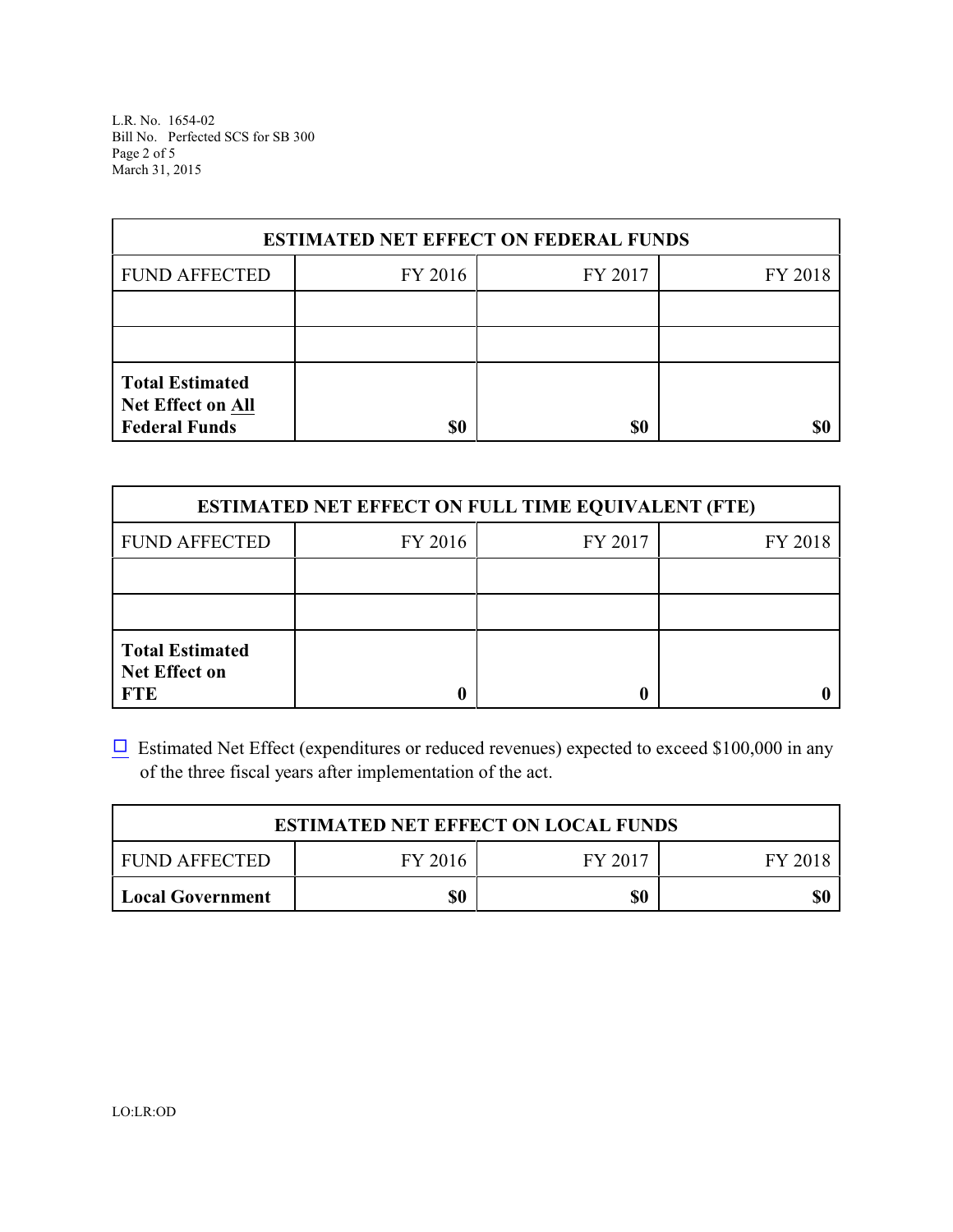L.R. No. 1654-02 Bill No. Perfected SCS for SB 300 Page 3 of 5 March 31, 2015

#### **FISCAL ANALYSIS**

#### ASSUMPTION

Officials from the **Joint Committee on Public Retirement** stated that the legislation would not create a substantial proposed change in future plan benefits as defined in Section 105.660(10). However, this proposal could result in a savings to both plans through the new requirement in member contributions and limitations on granted serve.

Officials from the **Police Retirement System of Kansas City and the Civilian Employees' Retirement System of the Police Department of Kansas City** state that every five years the Internal Revenue Service requires a review and reapplication for qualified plan status for the Police Retirement System of Kansas City and the Civilian Employees' Retirement System of the Police Department of Kansas City. The most recent application was submitted in January 2014. The IRS has granted continued qualified plan status with the understanding that the plans would submit legislation to include certain language in the plan documents (state statutes).

Currently the IRS allows the non-spouse beneficiary, who receives a distribution from the retirement system (a refund of member contributions in the absence of an eligible spouse or child under age 18) to elect to directly roll over the distribution to an IRA or Roth IRA. The retirement systems comply with IRS roll over rules for distributions to a non-spouse beneficiary but our statutes do not specifically reference the roll over provisions. Proposed legislation would amend section 86.1270.9 RSMo, in the Police plan and section 86.1630.9 RSMo, in the Civilian Employees' plan.

Military leave provisions under the federal Uniformed Services Employment and Reemployment Rights Act (USERRA) requires the Police Retirement System of Kansas City and the Civilian Employees' Retirement System of the Police Department of Kansas City to restore creditable service in the retirement systems, for time missed due to a military leave of absence, by paying their member contributions for such time to the retirement system. Members are not required to restore such service, instead they may choose to extend their career and work the amount of time they were on leave for military service.

As a result of involuntary military assignments following the events of September 11, 2001, legislation was submitted to the General Assembly allowing the Retirement Systems to grant a benefit to members of the military that went beyond the requirements of USERRA. That legislation, which became law in 2005, waived the required member contributions and granted creditable service to members returning from a military leave of absence. The original language included provisions that we anticipated would prevent granting creditable service for voluntary military assignments.

LO:LR:OD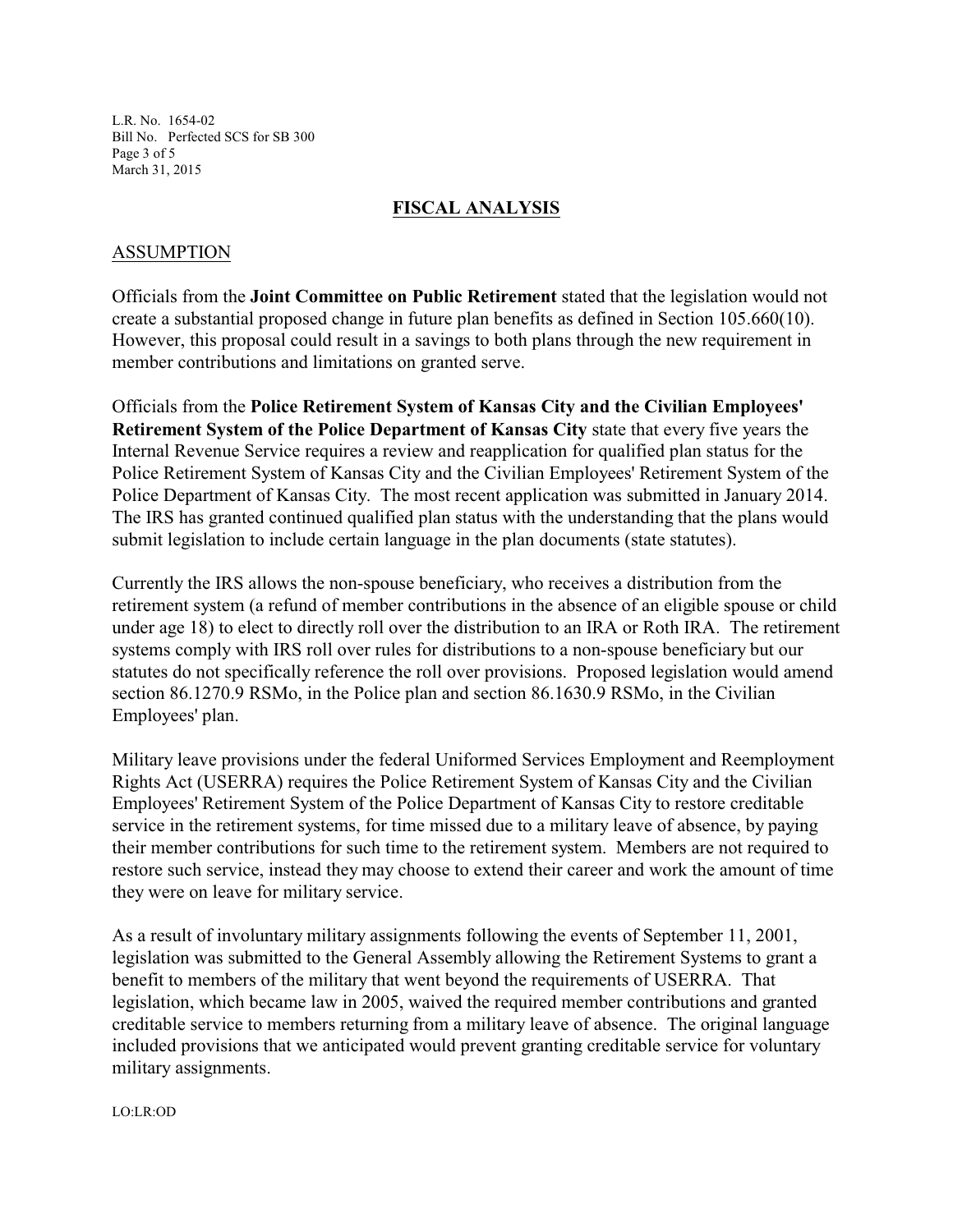L.R. No. 1654-02 Bill No. Perfected SCS for SB 300 Page 4 of 5 March 31, 2015

#### ASSUMPTION (continued)

Nine years later, voluntary military assignments are the norm rather than the exception. The two plans have waived a total of \$1.5 million in member and employer contributions for military leaves of absence for the 75 members serving in the military. Five of those members have been on military leave for more than five years. The Retirement Board recognizes the importance of military service by our members but in light of recent pension reforms, approved by the General Assembly and increases in member contribution rates, it is time to make changes to our military leave provisions.

The proposed legislation puts a process in place that more closely follows the requirements of USERRA but still provides a benefit to military members that is above and beyond the USERRA. Members returning from active duty military leave would be eligible to restore their leave time by paying the member contribution rate. For members with orders under Title 10 or Title 32 U.S. Code and discharged from active duty with documentation in the form of a DD214 or NGB23, the member contributions could be waived for up to three years of military leave (current statutes allow for waiving contributions for up to five years). Should a member be on military leave for more than three years, but no more than five years, the member would be eligible, under USERRA, to restore creditable service by paying the amount of member contributions for the leave period.

There would be no fiscal impact to the Police Retirement System of Kansas City or the Civilian Employees' Retirement System of the Police Department of Kansas City.

| FISCAL IMPACT - State Government | FY 2016<br>$(10 \text{ Mo.})$ | FY 2017                       | FY 2018                       |
|----------------------------------|-------------------------------|-------------------------------|-------------------------------|
|                                  | $\underline{\underline{\$0}}$ | $\underline{\underline{\$0}}$ | $\underline{\underline{\$0}}$ |
| FISCAL IMPACT - Local Government | FY 2016<br>$(10 \text{ Mo.})$ | FY 2017                       | FY 2018                       |
|                                  | <u>\$0</u>                    | <u>\$0</u>                    | <u>\$0</u>                    |